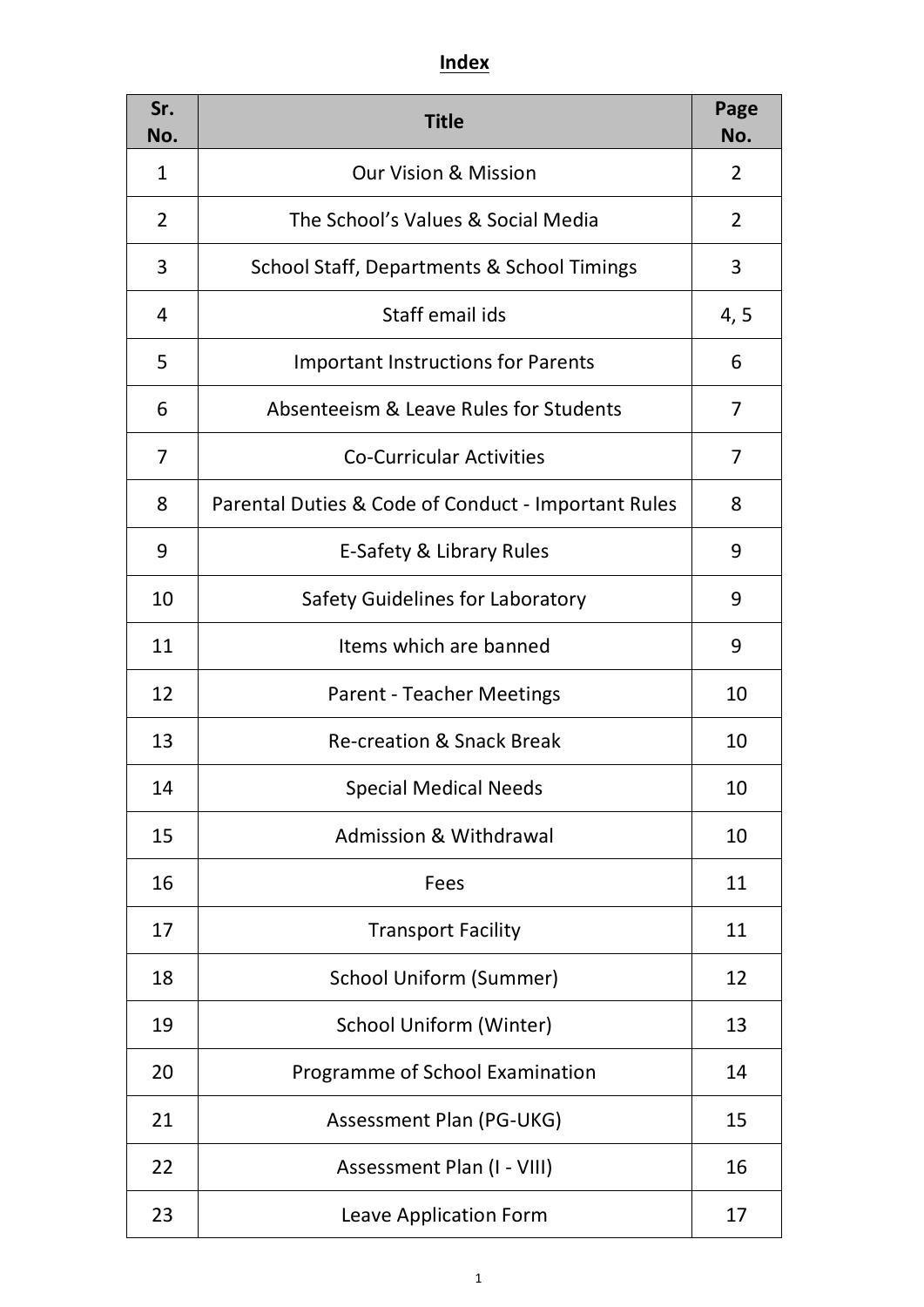#### **OUR VISION**

To ensure that each student achieves his or her potential academically, technologically, socially and emotionally.

#### **OUR MISSION**

- To ensure that there are equal opportunities for every child to optimize his/her potential.
- To ensure that students understand that rights come with responsibilities.
- To build self esteem and a sense of community.
- To motivate students to develop a keenness and understanding for lifelong learning.

#### **THE SCHOOL'S VALUES**

- **At Carpe Diem International School**
- We believe that every child matters
- We promote mutual respect
- We believe in equality for all
- We promote innovation and creativity
- We value success in all areas of school life
- We work in partnership with parents and the community
- We encourage students to value learning and be lifelong learners
- We develop active citizens who respect their language and traditions and care for and respect their society/ community
- The three golden rules of our school are: Good Manners & Correct Etiquette, Good Speech, Good Academics

#### **SOCIAL MEDIA**

Social Media is a great platform for interactions as well as for disseminating timely information. We are accessible to parents and teachers through various portals:

- The Website: <https://www.carpediemschool.in/>
- The School App: SchoolPad for Android & iOS <https://play.google.com/store/apps/details?id=schoolpad.carpediem.app>
- Facebook Page: <https://www.facebook.com/Carpediemschoolrajpura>
- Instagram: <https://www.instagram.com/carpediemschoolrajpura/>
- YouTube: <https://www.youtube.com/channel/UCjKb6Y7VgYyagZgvr0MXgRw/featured>
- Twitter: <https://twitter.com/SchoolCarpeDiem>
- Gmail: [carpediemrajpura@gmail.com](mailto:carpediemrajpura@gmail.com)

[principal@carpediemschool.in](mailto:principal@carpediemschool.in)

[senioradmin@carpediemschool.in](mailto:senioradmin@carpediemschool.in)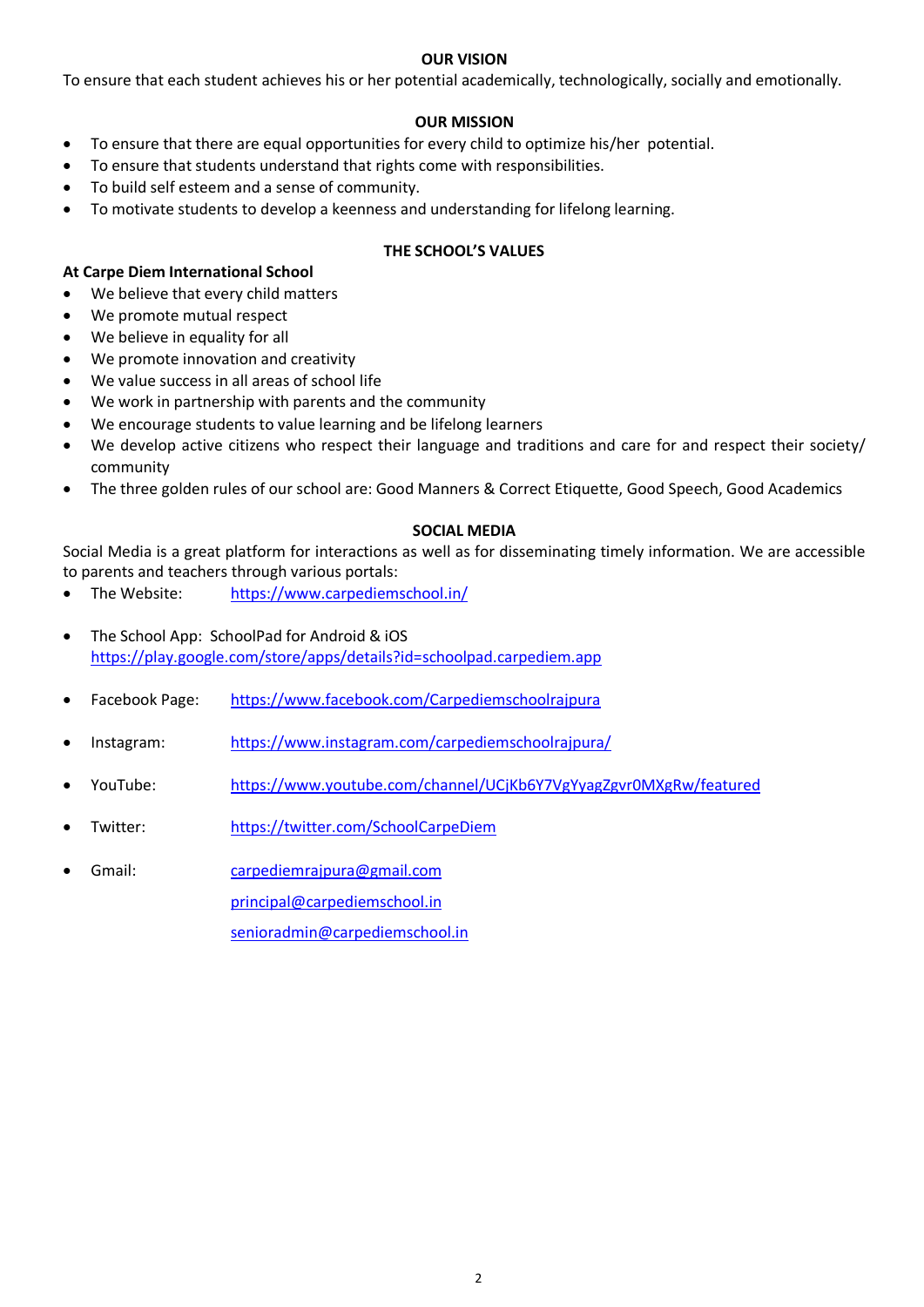## **SCHOOL STAFF & DEPARTMENTS**

(The composition of departments may change from time to time)

**Directors:** Mr. Kushal Aggarwal & Ms. Reetika Aggarwal Mr. Anantveer Gupta

> **Principal:** Ms. Nishu Sharma

**Admin Assistant** Ms Deepika (98789-84084)

**Admission Counsellor** Ms Swati Shukla (98789-84084)

**Reception** Ms Sonu Sharma (73475-47569)

**Coordinator Kindergarten** Ms. Sonia Aggarwal (82644-99780)

**Coordinator Class I - IV** Ms. Amarpreet Kaur (79018-60135)

**Coordinator Class V to X** Ms. Preetika Luthra (73475-47564)

**IT In Charge & Manager** Mr. Ashish Punj (98725-02546)

**Transport In Charge** Mr. Harjant Singh (99880-11234) Mr Sukhwinder (99882-00696)

#### **VISITING HOURS**

| <b>FOR FEES:</b> | Summers        | 08:00 am to 01:00 pm |
|------------------|----------------|----------------------|
|                  | <b>Winters</b> | 09:00 am to 02:00 pm |

**PRINCIPAL**: With appointment on all working days. On every Tuesday & Friday 11:30 am to 12:30 pm.

**TEACHERS**: On PTMs or prior appointment.

**IN CASE OF EMERGENCY, PLEASE CONTACT FRONT OFFICE.** 

## **SCHOOL TIMINGS**

| <b>CLASS</b>           | <b>SUMMERS</b>       | <b>WINTERS</b>        |
|------------------------|----------------------|-----------------------|
| Play way to UKG        | $9:00$ AM $-1:00$ PM | $9:40$ AM - 1:40 PM   |
| <b>GRADE I onwards</b> | 7: 50 AM - 02:10 PM  | $8:30$ AM $- 2:40$ PM |

**FOR HOLIDAYS, EVENTS, PA SCHEDULES & PTM, KINDLY ADHERE TO THE YEARLY CALENDAR WHICH CAN BE VIEWED ON SCHOOL APP.**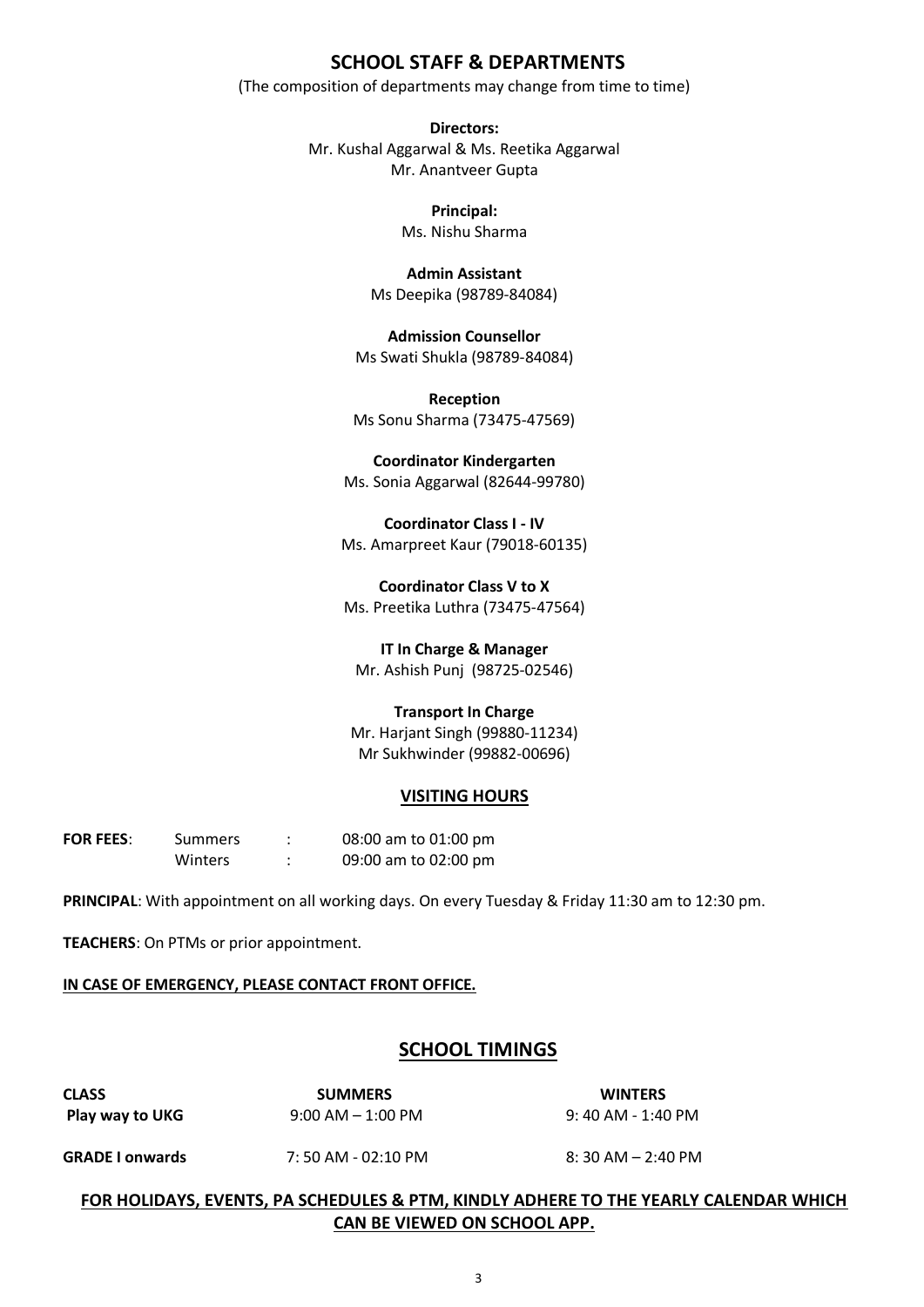## **STAFF Email IDs**

| <b>CARPE DIEM INTERNATIONAL SCHOOL</b> |                          |                                    |
|----------------------------------------|--------------------------|------------------------------------|
| SR.<br>NO.                             | <b>NAME</b>              | <b>EMAIL</b>                       |
| 1                                      | AMANDEEP KAUR NEW        | amandeep2carpediem@gmail.com       |
| $\overline{2}$                         | AMANDEEP KAUR DANCE      | amandeep4carpediem@gmail.com       |
| 3                                      | <b>AMANDEEP SINGH</b>    | amandeepcricketcarpediem@gmail.com |
| 4                                      | <b>AMARPREET KAUR</b>    | amarpreetcarpediem@gmail.com       |
| 5                                      | <b>ANNU SHARMA</b>       | annucarpediem@gmail.com            |
| 6                                      | <b>BHARAT SEHGAL</b>     | bharatcarpediem@gmail.com          |
| $\overline{7}$                         | <b>BHAWNA</b>            | bhawna11carpediem@gmail.com        |
| 8                                      | <b>DIWAKER MUTREJA</b>   | diwakercarpediem@gmailc.om         |
| 9                                      | <b>GURSHARAN KAUR</b>    | gursharankaurcarpediem@gmail.com   |
| 10                                     | <b>HARPREET KAUR</b>     | harpreetcarpediem@gmail.com        |
| 11                                     | <b>HARPREET KAUR NEW</b> | harpreetcarpediem2@gmail.com       |
| 12                                     | <b>HIMIKA</b>            | himicarpediem@gmail.com            |
| 13                                     | <b>INDU SHARMA</b>       | indusharmacarpediem@gmail.com      |
| 14                                     | <b>JATINDER KAUR</b>     | jatindercarpediem@gmail.com        |
| 15                                     | <b>JYOTI</b>             | jyotiranicarpediem@gmail.com       |
| 16                                     | <b>JYOTI MEHTAB</b>      | jyotimehtabcarpediem@gmail.com     |
| 17                                     | KANIKA JASUJA            | kanikacarpediem@gmail.com          |
| 18                                     | <b>KAVITA SOOD</b>       | kavitacarpediem@gmail.com          |
| 19                                     | <b>KHUSHBOO</b>          | khushboocarpediem@gmail.com        |
| 20                                     | <b>KIRTI KALIA</b>       | kirtikaliacarpediem@gmail.com      |
| 21                                     | KISHAN KUMAR YADAV       | kishancarpediem@gmail.com          |
| 22                                     | KOMAL HASIJA             | komalcarpediem@gmail.com           |
| 23                                     | <b>KULDEEP KAUR</b>      | kuldeepcarpediem@gmail.com         |
| 24                                     | <b>MANDEEP KAUR</b>      | mandeepcarpediem@gmail.com         |
| 25                                     | <b>MANINDER KAUR</b>     | manindercarpediem@gmail.com        |
| 26                                     | <b>MEHAK VERMA</b>       | mehakcarpediem@gmail.com           |
| 27                                     | <b>MONICA SETHI</b>      | activitycarpediem@gmail.com        |
| 28                                     | <b>MONIKA BANSAL</b>     | monica11carpediem@gmail.com        |
| 29                                     | <b>NISHA RANI</b>        | nishacarpediem@gmail.com           |
| 30                                     | <b>NISHU BANSAL</b>      | nishuengcarpediem@gmail.com        |
| 31                                     | <b>RECEPTION</b>         | carpereception@gmail.com           |
| 32                                     | PARVEEN KUMARI           | pkumaricarpediem@gmail.com         |
| 33                                     | <b>PINKI</b>             | pinkisstcarpediem@gmail.com        |
| 34                                     | POOJA                    | poojacarpediem@gmail.com           |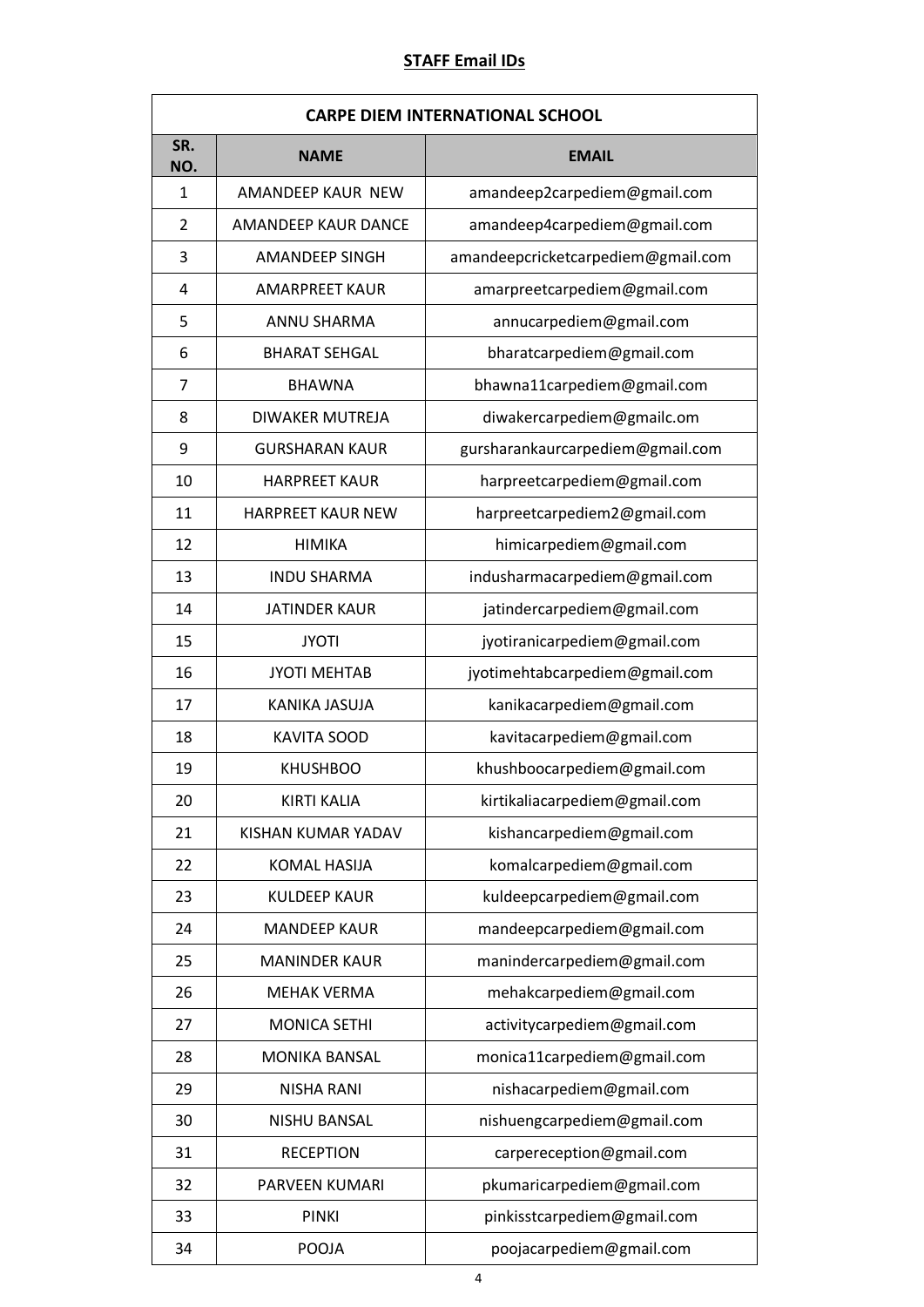| <b>CARPE DIEM INTERNATIONAL SCHOOL</b> |                       |                                  |
|----------------------------------------|-----------------------|----------------------------------|
| SR. NO.                                | <b>NAME</b>           | <b>EMAIL</b>                     |
| 35                                     | <b>PREETIKA</b>       | preetikacarpediem@gmail.com      |
| 36                                     | <b>REENA</b>          | reena11carpediem@gmail.com       |
| 37                                     | <b>RENU BANSAL</b>    | renucarpediem@gmail.com          |
| 38                                     | RIMPLE                | rimplecarpediem@gmail.com        |
| 39                                     | <b>RITU KAMAL</b>     | ritucarpediem@gmail.com          |
| 40                                     | <b>RUPINDER KAUR</b>  | rupindercarpediem1@gmail.com     |
| 41                                     | <b>SHALINI KAPOOR</b> | shalinicarpediem@gmail.com       |
| 42                                     | SONIA AGGARWAL        | soniaaggarwalcarpediem@gmail.com |
| 43                                     | <b>SONU SHARMA</b>    | carpereception@gmail.com         |
| 44                                     | <b>SUSHMA</b>         | sushmacarpediem@gmail.com        |
| 45                                     | VAGISHA               | vagishacarpediem@gmail.com       |
| 46                                     | VANDANA THAKKAR       | vandanacarpediem@gmail.com       |
| 47                                     | <b>VIBHA ARORA</b>    | vibhacarpediem@gmail.com         |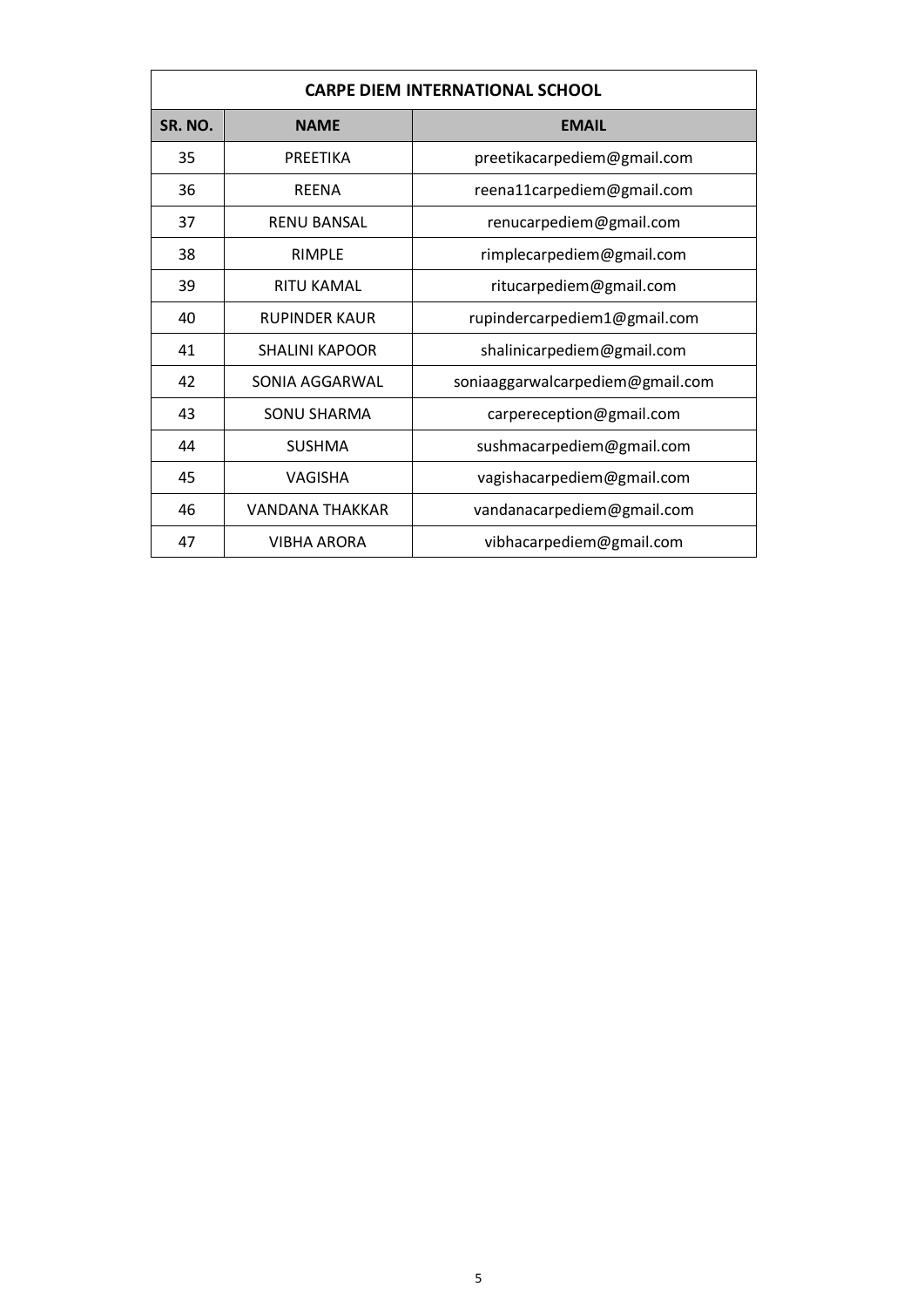#### **IMPORTANT INSTRUCTIONS FOR PARENTS**

- 1. Please visit the school in a formal dress and switch off/ silent your mobile phone in the school premises.
- 2. Parents or Guardians of the students, who have already signed the Admission Forms and agreed to observe the rules of the school, should understand that they cannot dictate the school authority on matter of policy or on condition of admission.
- 3. Parents are also expected to co-operate with the school authority by taking an active and helpful interest in the activities of the school.
- 4. Holidays and vacations are planned and incorporated in the school calendar. Parents are requested to adhere to the schedule.
- 5. Since the medium of instruction at the school is English therefore, students are strictly not allowed to converse in regional language in the school premises.
- 6. Kindly note that it is the responsibility of the parents/guardians to make arrangements for the conveyance for their child, if he/she participates in competitions outside the school.
- 7. Parents are informed that their children may be sent back home:
	- a) After two or more warnings for arriving late.
	- b) Not wearing the correct / proper school uniform.
	- c) Not having a remark in the school almanac signed by their parents, or not having the receipt of the circulars acknowledged by their parents within the stipulated period.
- 8. Suggestions from the parents are always welcome. They should be written/ mailed to the Principal so that same may be referred to, discussed and when possible, incorporated in the school system.
- 9. Parents should not forget to provide their specimen signatures in the school almanac.
- 10. Parents are requested to notify the school immediately if there is any change in the address, telephone number or emergency contact number.
- 11. Whenever school authorities invite parents for any kind of meetings, please ensure that you attend them regularly and on time, in the interest of your ward.
- 12. Parents must sign the notes given in the almanac to let the teacher know that they have seen the notes.
- 13. Parents/ Guardians must bring "Escort Card" while coming to school to pick up the child. Please do not insist or argue with the staff to send the child without Escort Card. Such measures are taken for the safety of the students.
- 14. Only person having photograph on escort card can pick the child from the school.
- 15. In case the child is to be picked by a person other than the parent/ nominee, a prior written permission must be taken from the school authority.
- 16. The students who come to school, in the care of helpers, should never leave before the arrival of school teacher/ attendants, helpers must carry ID Card.
- 17. The loss of ID Card/Escort Card must be reported to the school immediately. New one can be made with extra charges.
- 18. Any kind of damage done by any student to the school property, is subjected to a fine or payment for replacement/ repair.
- 19. Every student must have a minimum of 90% attendance to be promoted to the next class. (unless medically advised to take rest.)
- 20. The school gate will be closed after the first bell rings, and for late arrivals action will be taken immediately. More than one late arrivals would lead to the student being sent back home.

## **AT THE TIME OF THE TESTS/EXAMS**

- ILLNESS: If a pupil misses a test due to illness, a letter plus the doctor's prescription must be sent immediately to the school office. Post dated applications and prescriptions will be inadmissible. **DO NOT SEND THE ILL CHILD TO SCHOOL FOR JUST THE TEST PERIOD**.
- OTHER REASON: Any other reason for missing a test or exam must be given in writing to the school office with proof. Awarding average marks will be at Principal's discretion.
- Do not send your child for half day as your child is unwell.
- A change in scheduling of tests/ assessments is not permissible. No consideration or change in schedule is granted for students who have to leave to go on a journey/trip or special occasion.
- If a pupil misses several tests/ exam during the school year he/she may not be eligible for an award at the end of the year.
- We also need to know if there are any family medical problems or anything which could cause the child insecurity and changed behavior.
- Extra consideration can be given to students with special medical need. However, an authentic certificate should be provided at the relevant time and NOT when convenient to parents to do so.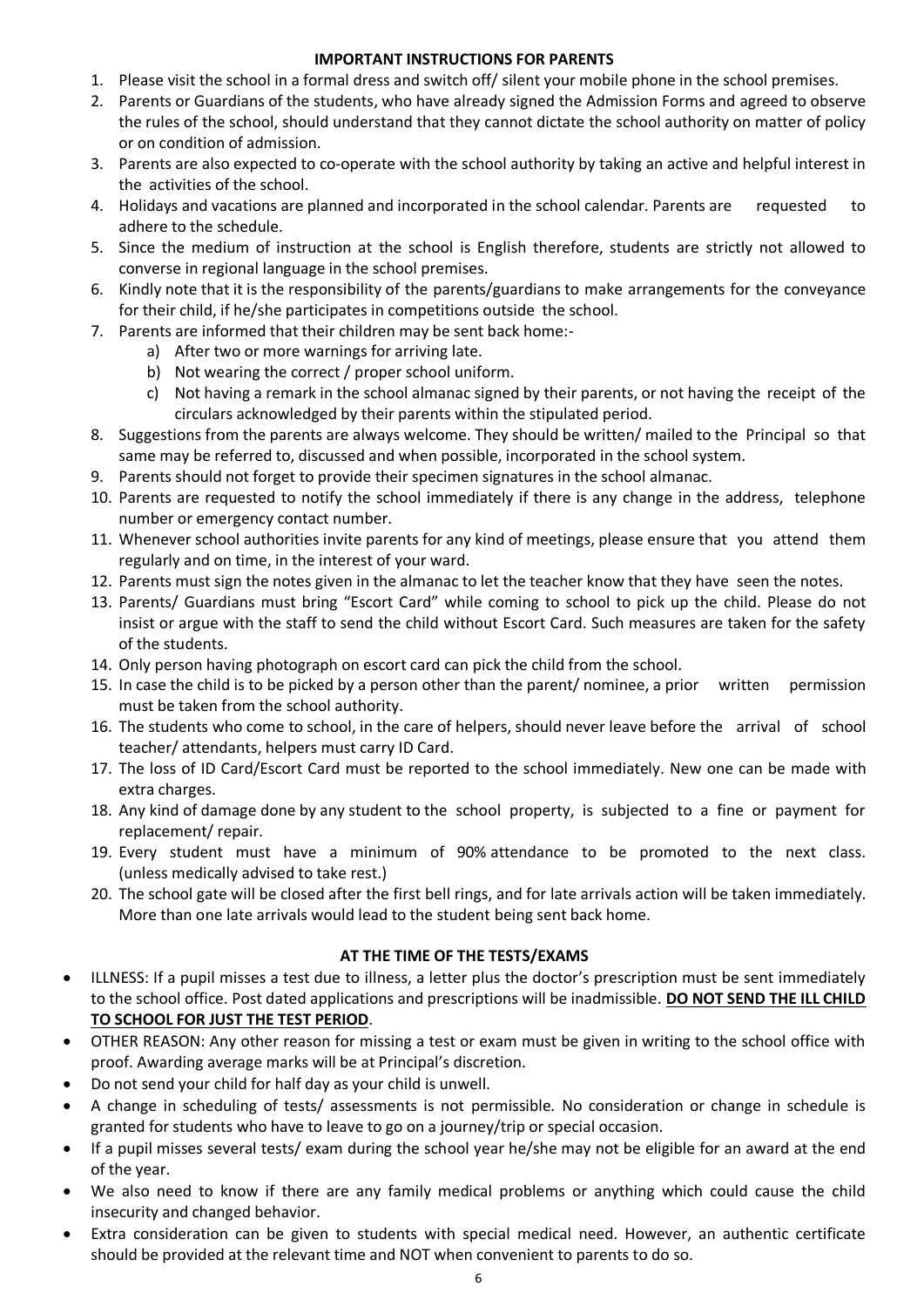## **ABSENTEEISM & LEAVE RULES FOR STUDENTS**

- Parents/ guardians are requested to ensure that their child is regular to school.
- In the interest of students and discipline, parents are strongly advised not to apply for leave in the event of family vacations, ceremonies and functions as it would be detrimental to the student's progress.
- In case of absence due to illness Medical Certificate/ Report must be provided.
- No leave will be granted unless parent/ guardian make a request for leave at least three working days before the start of the absence.
- All absences except for illness, injury, death in student's immediate family require advance approval.
- Advance leave is applicable only for sports events, travel, appointment with doctor/dentist/embassy/ passport office etc.
- **NO HALF DAY LEAVE / SHORT LEAVE IS PERMITTED**.
- Approved absences will be limited to ten days in the entire school year except in medical cases.
- No assessments will be rescheduled or re-conducted to accommodate students' absence.
- Re-entry to school to take child home is allowed only if the school office has called you.
- For any application, parents are requested to use the form given at the end of this booklet or use neat, plain paper and not scraps torn out of a notebook. You can also send through school app or email the class teacher.
- Names will be taken off the rolls if absent without an application for more than two weeks.

## **CO-CURRICULAR ACTIVITIES**

**CLUBS**: There are several clubs offered to students from Class I onwards like – Dance, Music (Vocal & Instrumental), Robotics, Abacus, Vedic Math, Debate & Dramatics, Music, Dance, SUPW & Art/Craft, Yoga, Indoor games, Taekwondo, Football, Skating and Cricket.

- Club activities are conducted for 45 minutes every day.
- Students can choose two activities in a year out of the choices given.
- Choices once made cannot be changed.
- Students who will choose sports clubs like Taekwondo, Skating, Football or Cricket will have to buy a complete dress and accessories of the particular game he/she chooses.
- Students will not be able to take part in competitions at school or higher level without the specific sports dress.
- There will not be more than 30 students in one club.
- Auditions will be taken by the trainers, on the basis of which the clubs will be allotted.

## **INTER HOUSE ACTIVITIES**

- Inter House competitions are mentioned in school yearly calendar. Houses are allotted to students of class III onwards.
- Inter House Sports competitions like Football, Volley Ball, Basket Ball, Races, Relay Races
- Inter House Co-curricular Competitions: Debates, Salad making, Rangoli, Board Decoration etc

## **MONTHLY COMPETITIONS**

- Details of monthly competitions are given in the yearly calendar.
- Each and every child of the class participates.
- Parents make their child prepare for the competition. Teachers guide the students for the presentation.

## **TREKS AND TOURS**

Treks and tours are arranged for all students in September/ October. We encourage this activity but do not force students to go on these tours. The cost of these treks and tours are borne by the parents.

## **FUNCTIONS**

Annual Function, Annual prize distribution, Annual Sports Meet, Carnivals etc. are annual events where children participate to show and enhance their talents. Students are provided rental costumes, jewelery, props, choreographers and the cost is borne by the parents. Other expenses are taken care by the school.

## **PARTICIPATION IN COMPETITIONS AND ACTIVITIES HELP STUDENTS TO BUILD SELF– ESTEEM AND CONFIDENCE. IT HELPS IN IMPROVING TEAMWORK & COLLABORATION, MOTIVATION, STRENGTHENING ACADEMICS ETC. PARENTS ARE REQUESTED TO ENCOURAGE THEIR CHILDREN FOR ACTIVE PARTICIPATION**.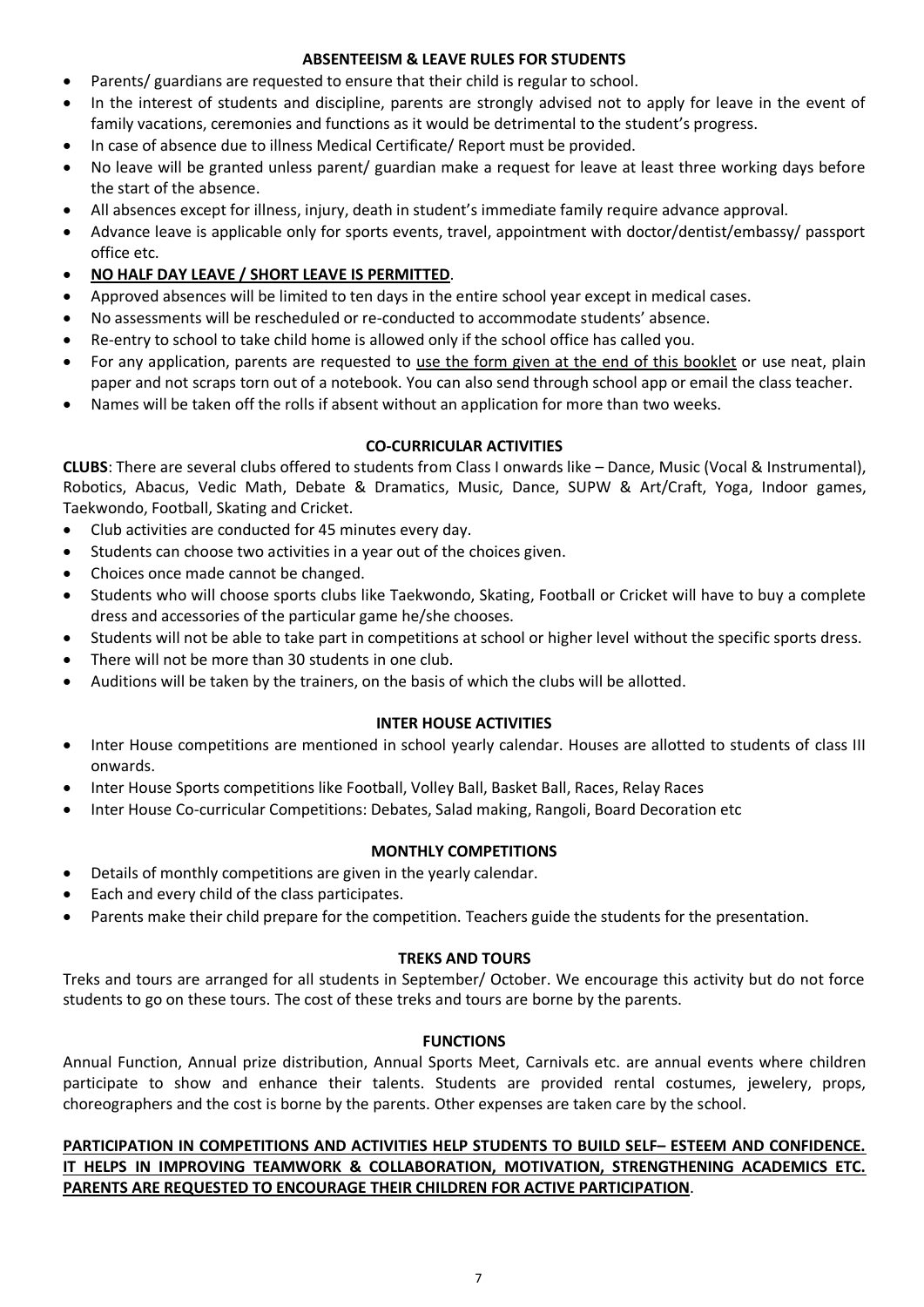## **PARENTAL DUTIES**

Parents are required to help their child and the school by ensuring that he /she:

- Always has necessary stationery.
- Always comes neat and clean dressed in proper school uniform.
- That he/she knows it is extremely rude to interrupt others when they are talking.
- Is not allowed to use abusive language at home.
- Understands that physical violence is very wrong.
- Does not pass any comment about any other child and especially about the teacher.
- Is not allowed to watch too much television especially films, fighting and serials.
- Does not use too much of mobile phone and internet. Such things should only be used in the presence of parents and for limited time. **PLEASE DO NOT PROVIDE PERSONAL MOBILE PHONES TO CHILDREN AT SUCH A YOUNG AGE.**

## **PARENTS SHOULD MAKE SURE**

- That there is no shouting and loud arguments in front of the child (comments and comparisons about the child should not be made in the child's presence). Severe suppression in the child's personality can result if they live in the negative atmosphere.
- That the children study consistently and not resort to last minute cramming of the subject.
- That children do not hear bad language or criticism, nor any derogatory remarks about colour/caste/creed/ their neighbor and their school.
- Behave respectfully to the school staff. No screaming and shouting is allowed.

#### **CODE OF CONDUCT – IMPORTANT RULES**

All pupils are expected to abide by the following school code of conduct and school rules. Failure to follow school rules will attract various forms of punishments:

- Good manners should be shown at all times. Everyone should always demonstrate consideration for other people, their safety and their property.
- Respect must always be shown towards the school's and other people's property.
- Respect for the school environment makes everyone's working conditions more pleasant. Dropping litter is antisocial and culprits should be reported to a member of staff. All litter should be disposed of in the appropriate bins.
- Respect must always be shown to each individual. Any kind of abuse or bullying should be reported to a teacher straightaway. Bullying - verbal or physical – and violent conduct will always be dealt with severity.
- Pupils should take pride in their appearance and wear correct uniform. Sandals and casual footwear is not allowed even if there is a reason.
- **NOT BRINGING BOOKS & NOTEBOOKS, NOT DOING HOMEWORK & CLASSWORK ON MORE THAN TWO OCCASIONS WILL RESULT IN STAYBACK. (Parents will have to pick the child from school, in case of stay back)**
- Students being abusive (using bad language) will be suspended for 2 days. Everyone should walk on the left of corridors and stairs. Those waiting to enter a room should wait in a single file.
- All litter should be placed in the litter bins.
- Doors should be held open, not allowed to close in other people's faces.
- Pupils should stand up and be quiet when a member of staff or a visitor enters the room.
- Pupils should observe appropriate health and safety regulations in and around the school.

## **The following Rules Will Automatically Attract Serious Disciplinary actions if Ignored:**

- School Almanac must be carried at all times and be regularly completed.
- School uniform, as defined on the uniform list, must be worn in the school premises at all times.
- Pupils must not write on, or deface walls, desks, displays or other school property.
- Any electronic equipment or mobile phones are not allowed in school.

## **ENGLISH MUST BE SPOKEN AT ALL TIMES EVERYWHERE ON THE CAMPUS.**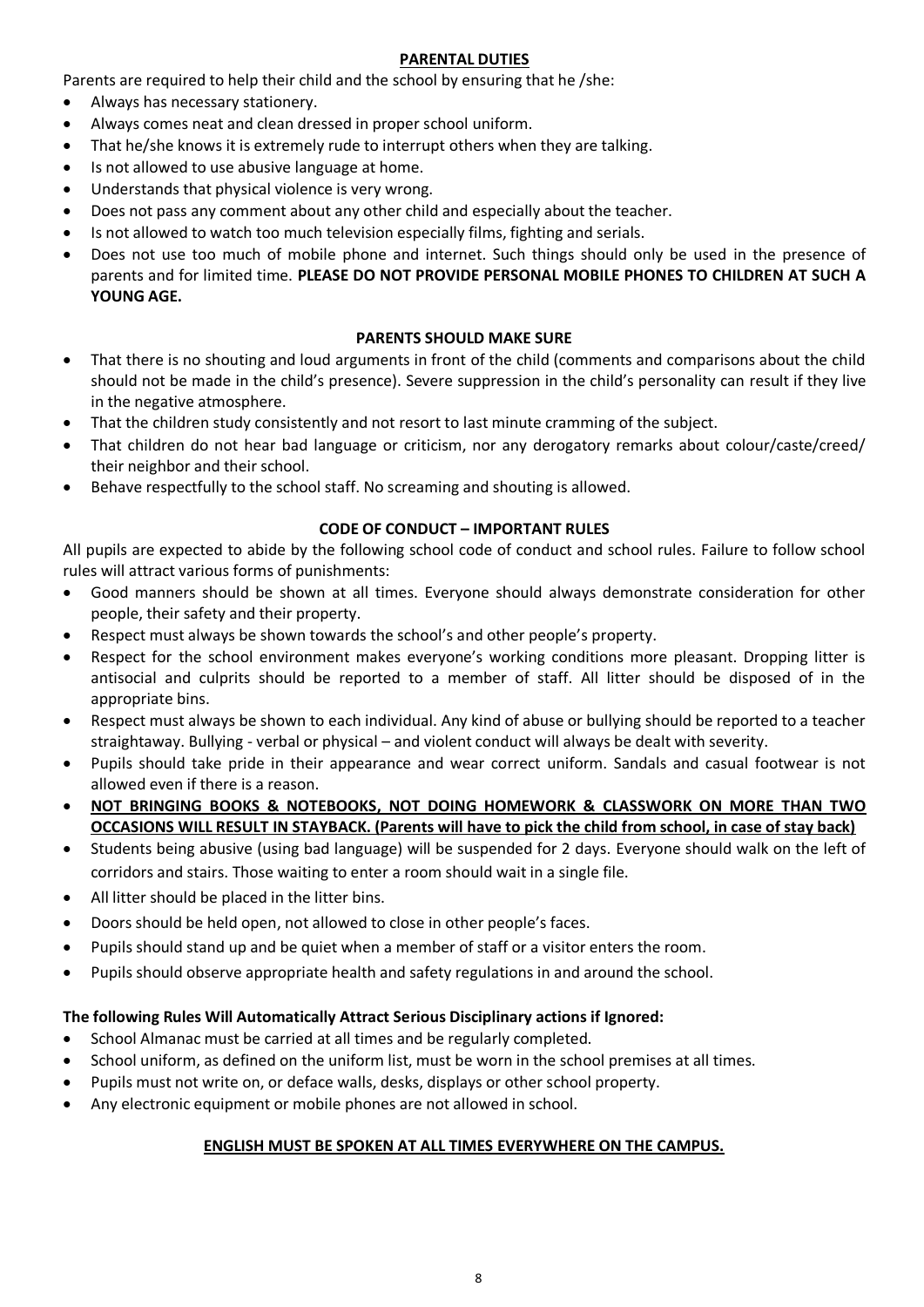## **E-SAFETY COMPUTER & ROBOTICS ROOM**

- Students should not attempt to repair, tamper or interfere with any of the computer, headphones, cabling, smart boards or any other equipment in the room.
- Students are not allowed to work alone in the laboratory at any time.
- The school owns the computer network including internet and can set rules for its use.
- All internet use must be appropriate to education.

## **LIBRARY RULES**

You are expected to follow some simple guidelines while in the library.

- All students of the school are members of the Library.
- Strict discipline and silence is to be observed in the library room. Library books should be properly looked after and deposited on the due date.
- Marking, underlining, cutting, erasing and damaging pages of the books are strictly prohibited.
- Test books, reference books, Journals and periodicals are to be read in the Library and are not meant for home use.
- Put the books back on the proper shelf, tuck in chairs and throw away the garbage. Other people need those books too, and neat place to work.

## **SAFETY GUIDELINES FOR LABORATORY**

Science is a hand-on laboratory class. You may be performing laboratory activities which require the use of hazardous chemicals. Safety in the science room is the first priority for students and teachers. Therefore, the following rules must be adhered to:

- Conduct yourself in a responsible manner at all times in the laboratory.
- Be familiar with your lab assignment before you come to lab. Follow all written and verbal instructions carefully. If you do not understand a direction or part of a procedure, ask the teacher before proceeding.
- Never work alone. No student may work in the laboratory without a teacher present.
- When first entering a science room, do not touch any equipment, chemicals or other materials in the laboratory area until you are instructed to do so.
- Perform only those experiments which are authorized by the instructor. Carefully follow all instructions, both written and oral. Unauthorized experiments are prohibited.
- Observe good housekeeping practices. Work areas should be kept clean and tidy at all times. Bring only lab instructions, worksheets and/or reports to the work area.
- Be alert and proceed with caution at all times in the lab. Notify the instructor immediately of any unsafe conditions you observe.
- Keep hands away from your face, eyes and body while using chemicals. Wash your hands with soap and water after performing all experiments.
- Experiments must be personally monitored at all times. You will be assigned a work area. Do not wander about the room, distract other students, or interfere with the lab experiments of others.

## **ITEMS WHICH ARE BANNED**

Under no circumstances may the following be brought into school or onto school buses or property.

- Offensive weapons, knives, cutters and dangerous sprays.
- Racist material.
- Pornographic materials.
- Lighters, matches, fireworks, scissors, pocket lasers.
- Computer equipments: software, CDs, pen drive (except with the permission of the coordinator)
- Chewing Gum, Fizzy drinks, Junk Food.
- Cosmetics/make up/ jewellery/ fancy watches
- Phones, iPods, Money
- Expensive & Fancy stationery items.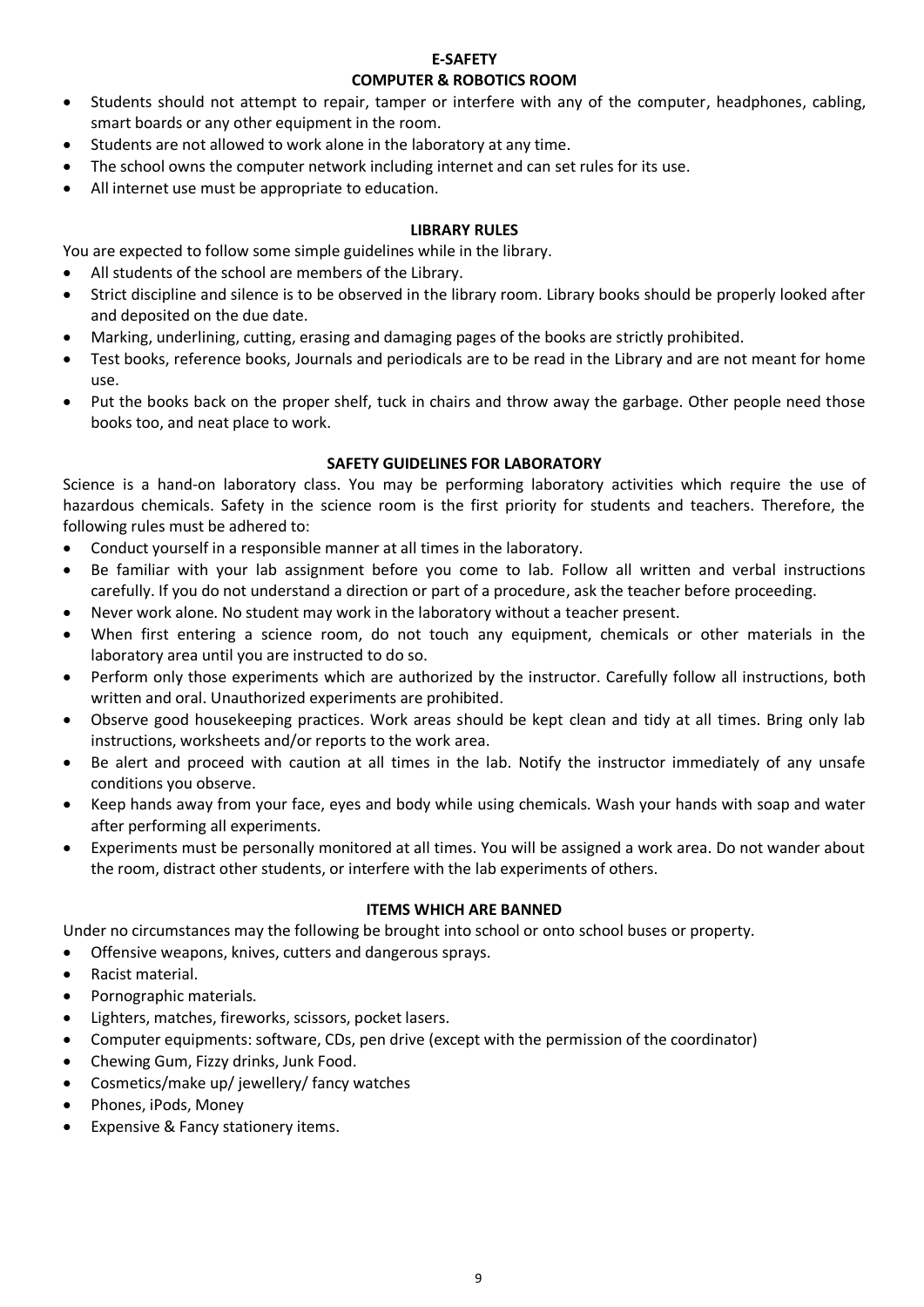#### **PARENT – TEACHER MEETINGS**

Parents and guardians are not allowed to see their children or meet teachers during school hours. Parents **MUST NOT** contact staff privately. All communication should be through the school. Parents are not allowed to discuss anything or speak to the staff without approval from the office. If parents are rude to any member of the staff it may result in losing your child's seat at the school.

- Parent Teacher Meetings are arranged regularly. Check the school calendar for the dates. Up to date information is always given in the school diary and the school App.
- An appointment can be made to meet the Principal for any serious matters. The school authorities, however, will call parents to come to school for any urgent matters regarding their ward/ child.
- Parents are requested to come formally dressed up. Please do not come in slippers, shorts and pyjamas.
- Students can accompany parents on PTM in school uniform only.

#### **RECREATION & SNACK BREAK**

- Students to bring their own eatables.
- Tiffins should not be sent in odd hours to be given to students as they will be refused.
- Food in wet gravies, Curry food, non-veg/junk food, chewing gum and pickles are not permissible, nor are chocolate bars and chips/ crisps.
- Both paper and cloth napkins must be sent with tiffins.
- On Birthdays, please do not send candies etc due to several health issues of children. You can send biscuits, stationery items but not big packets with many things in it.

#### **SPECIAL MEDICAL NEEDS**

It is in child's interest that parents must provide all information regarding special medical needs to the school. Kindly send photo copies of all doctor's reports to the office. It is in student's interest that the school has all necessary information about the child.

Please do not sent 'medical reports' when convenient – i.e. at exam times or, as per one's own private schedule.

Please arrange for an appointment with the Principal regarding any special problems.

Extra attention can be given to students with special medical needs. However, authentic medical certificates need to be provided at the relevant time NOT when it is convenient to parents to do so.

Please do not send medicine in child's bag to give it in school. Only in case of emergency, medicine can be given to the child if doctor's prescription is sent along.

## **MEDICAL CARE AT SCHOOL**

When students are unwell they can rest in the School Infirmary. If they have high fever or any other emergency situation, parents will be called, or they may be taken to town for immediate hospital attention. EMERGENCY NUMBER is to be provided to the school.

#### **ADMISSION & WITHDRAWAL**

- Admission is open to all eligible students irrespective of caste, colour and creed.
- If the school leaving certificate (L.C./T.C.) submitted is from recognized school situated outside the state, it must be countersigned by the DEO of the state.
- Parents and Guardians are asked to fill in the admission form with utmost possible accuracy. No subsequent changes will be permitted thereafter.
- Prospective candidates will be tested in the standards below that to which they seek admission, providing their age is compatible. **AGE CRITERIA IS AS PER CBSE NORMS**.
- T C request must be submitted at least one month before the new session starts else Tuition Fee for the month of April will be charged. School leaving certificate will be issued if all the dues have been paid.
- Not with standing anything in this prospectus, the Principal/ management may, at her absolute direction require any parent at anytime to take/ withdraw his/her ward out of the school.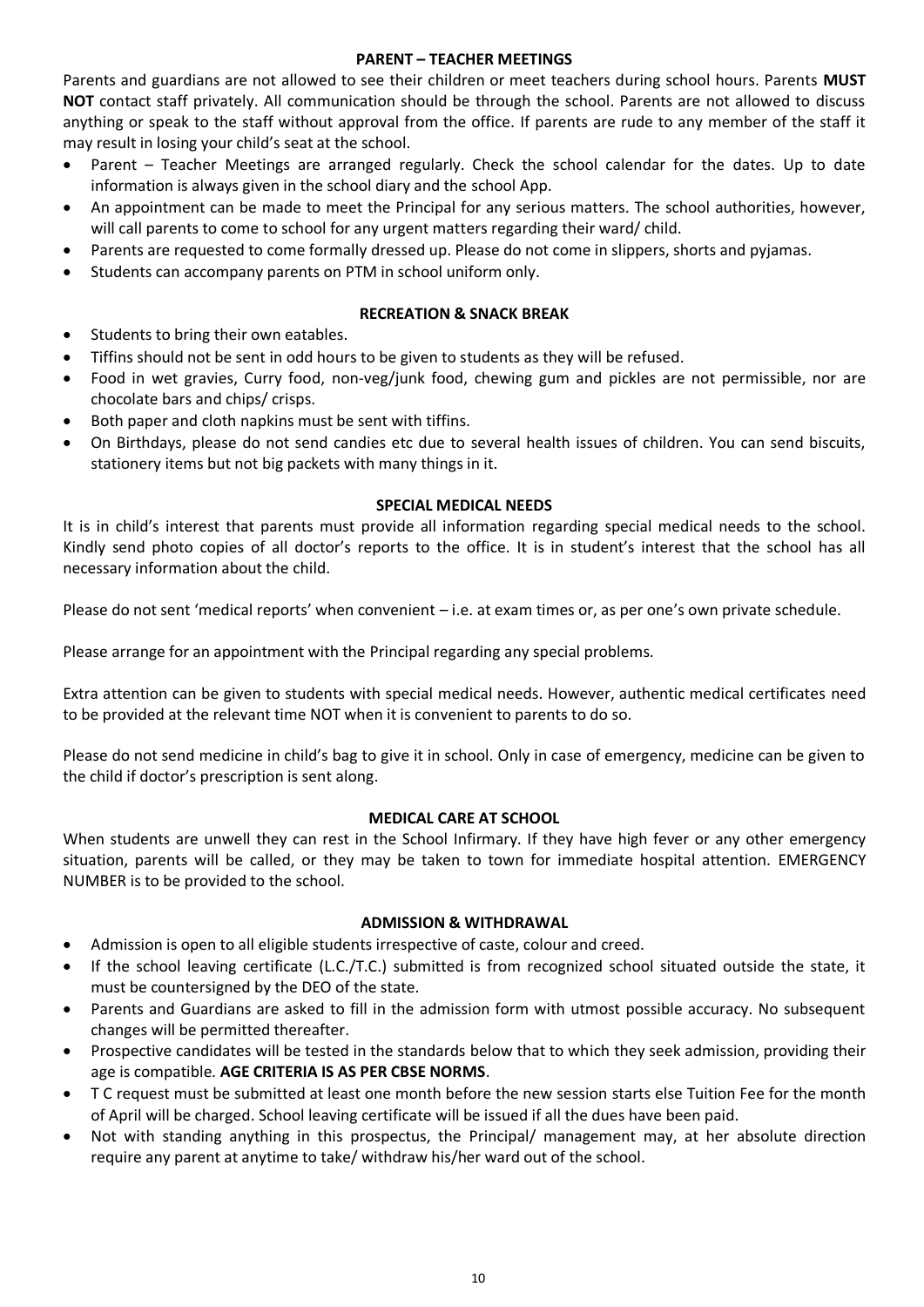- The school fees cover twelve calendar months are paid in monthly, quarterly or yearly installments as per their convenience.
- In case of Govt. orders for online classes, parents will have to pay monthly charges whether you are willing to attend online classes or not. School provides classes for all students.
- Fees can be paid through the school app or at the school fee counter.
- Any cheque returned by the bank will be treated as non payment of fee, subsequently, payment along with the cheque bouncing charges and late fee will be accepted only in the form of cash/ bank draft.
- No reduction is made for holidays or broken periods. Pupils are liable to be charged full fees as long as their names are officially on the Rolls.
- School will not be responsible for any fee amount/ cheque sent in the bag or through transport attendant.
- Transport Fee must be paid diectly to the transport incharge.

## **TRANSPORT FACILITY**

The students who have to opt for school transport to kindly note that the school transport has been privatized since 2020-21. At the same time, the school authorities will keep a proper check on the transport and safety measure as per the 'Safe Vahan Policy'. Transport will be Non AC. Parents can contact the transport in-charge at 9988011234 to know about the transport details.

Some general Instructions to keep the discipline are to be followed-

- Please ensure that your ward is ready five minutes before the scheduled time of the child's pick up time.
- Driver will neither go to the child's house to pick or drop the child nor do they ring the door bell.
- Please do not make the school transport wait as it can cause inconvenience to the children and make them late for the school.
- Pick & Drop facility cannot be extended to the points where lanes are narrow and congested in case stop is fixed for the child.
- Please do not give any verbal information/instructions for any kind of change in the pick up and drop schedule for your ward to the driver, No temporary change or address will be entertained by the school.
- Please refrain from calling the driver on his mobile phone frequently since this can distrub his concentration while driving.
- Any change in address or contact details must be informed in writing to the school office. School holds no responsibility if the same update to the bus drivers or the attendant.
- The students should board the transport only when it has fully stopped.
- The students should stay disciplined during the travel time. In case of regular discipline defaulters, transport will be stopped.
- The studnets are not allowed to chew gums in the school transport.
- It is not possible for the school transport to pick and drop evry child from the doorstep. Parents will have to cooperate and drop and pick the child at the given stop.
- Intentional vandalism such as breaking window panes, tearing and cutting of seat covers and any other related offence will result in disciplinary action.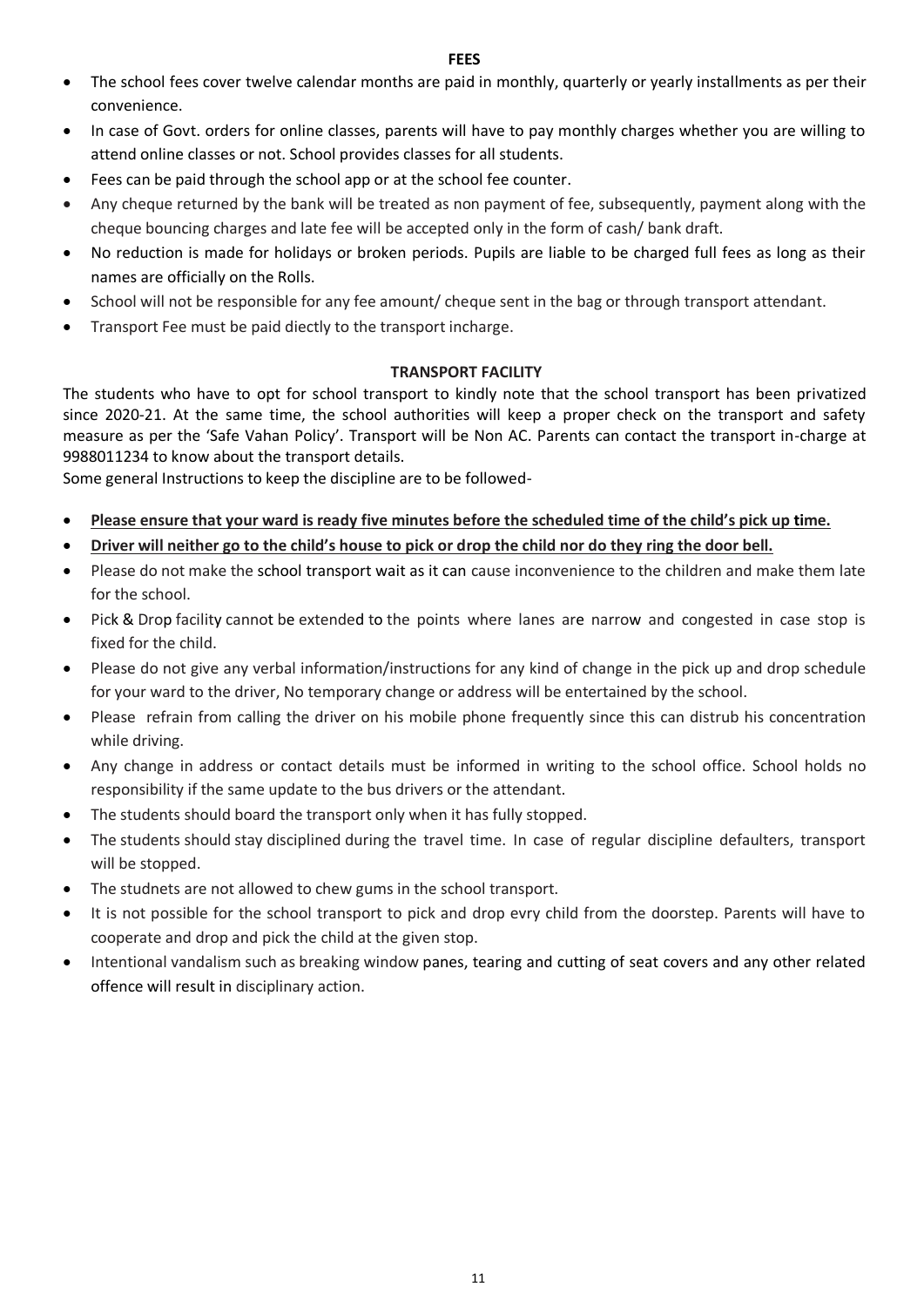#### **SUMMER UNIFORM PLAY GROUP TO CLASS II**

| <b>GIRLS</b>                                         | <b>BOYS</b>                                         |  |
|------------------------------------------------------|-----------------------------------------------------|--|
| Burberry Tunics with compulsory black cycling shorts | <b>Burberry Shorts</b>                              |  |
|                                                      |                                                     |  |
| Sky blue Half sleeve shirt with School Logo          | Sky blue Half sleeve shirt with School Logo         |  |
| Beige socks with beige and red lines                 | Beige socks with beige and red lines.               |  |
| <b>Black Velcro leather Shoes</b>                    | <b>Black Velcro leather Shoes</b>                   |  |
| Two plates with sky blue thin ribbons (long hair)    | Sky blue Patkas for Sikh boys and Army Cut hair for |  |
| Two pony tails with sky blue ribbons (short hair)    | Hindu boys                                          |  |

| PHYSICAL EDUCATION / GYM DAYS        | PHYSICAL EDUCATION/ GYM DAYS         |
|--------------------------------------|--------------------------------------|
| White T-shirt with Blue denim tunics | White T-shirt with Blue denim shorts |
| White socks & Velcro Shoes           | White socks & white fleets           |
| Navy Blue ribbons                    | Navy Blue patkas                     |

#### **CLASS III ONWARDS**

| <b>GIRLS</b>                                       | <b>BOYS</b>                                                            |
|----------------------------------------------------|------------------------------------------------------------------------|
| Beige Skirt with compulsory black cycling shorts   | Beige Shorts for Grade III - V<br>Beige Trousers from Class VI onwards |
| Sky blue Half sleeve shirt with School Logo        | Sky blue Half sleeve shirt with School Logo                            |
| Beige socks with beige and red lines               | Beige socks with beige and red lines                                   |
| <b>Black Buckled leather Shoes</b>                 | <b>Black Laced leather Shoes</b>                                       |
| <b>Black School Belt</b>                           | <b>Black School Belt</b>                                               |
| Two plaites with sky blue thin ribbons (long hair) | Sky blue Patkas for Sikh boys/ Turban for Class VI                     |
| Two pony tails with sky blue ribbons (short hair)  | onwards and Army Cut hair for Hindu boys                               |

| PHYSICAL EDUCATION DAYS                         | <b>PHYSICAL EDUCATION DAYS</b>                          |
|-------------------------------------------------|---------------------------------------------------------|
| School House T-shirt with Black Capri pants.    | School House T-shirt with Black Shorts.                 |
| <b>Black socks</b>                              | Black socks                                             |
| <b>Black Canvas Fleets</b>                      | <b>Black Canvas Fleets</b>                              |
| Two plaites with black thin ribbons (long hair) | Black Patkas for Sikh boys/ Turban for Class VI onwards |
| Two pony tails with black ribbons (short hair)  | and Army Cut hair for Hindu boys                        |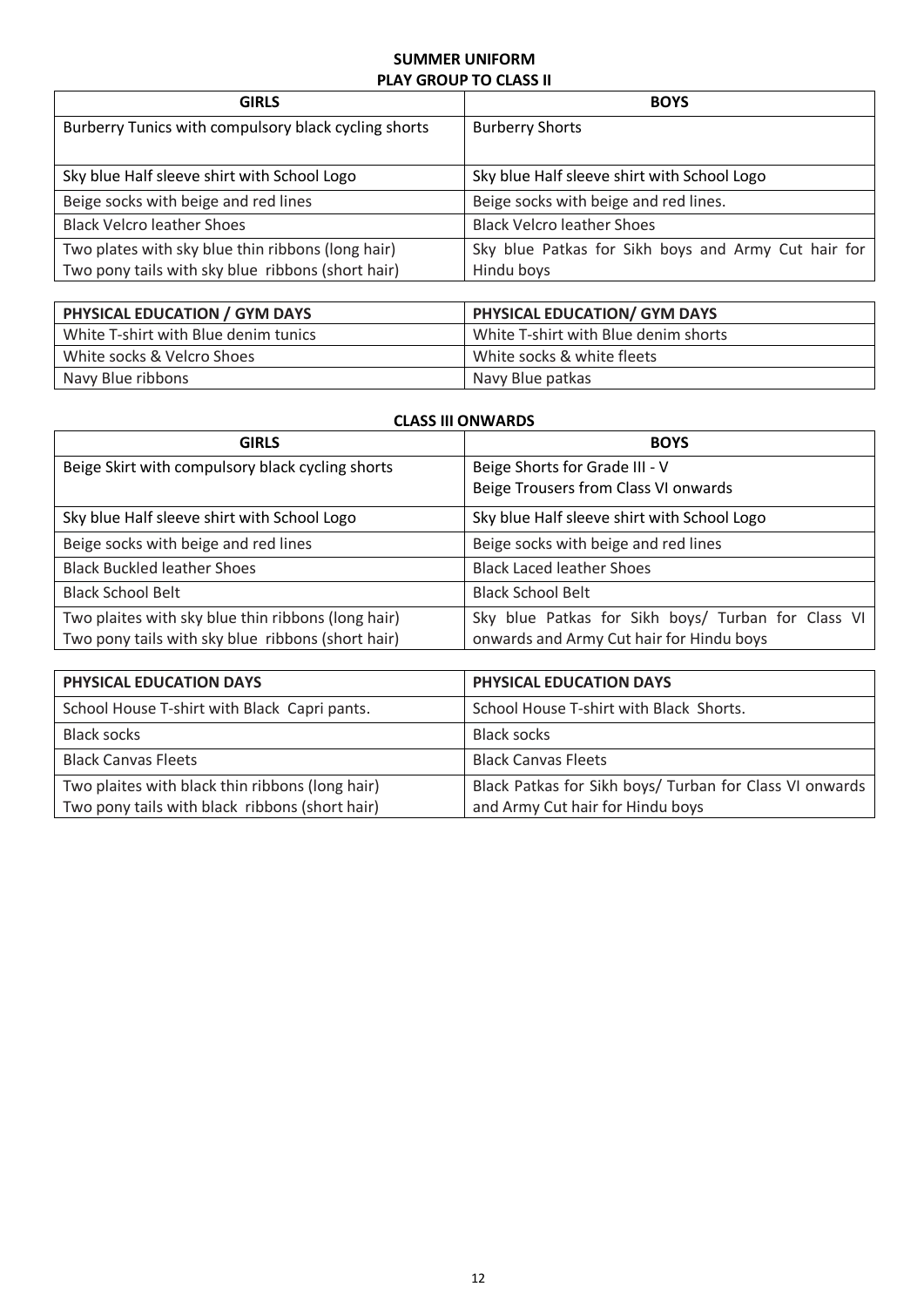## **WINTER UNIFORM PLAY GROUP TO CLASS II**

| <b>GIRLS</b>                                         | <b>BOYS</b>                                               |
|------------------------------------------------------|-----------------------------------------------------------|
| Burberry Tunics with compulsory black cycling shorts | <b>Burberry Shorts</b>                                    |
|                                                      |                                                           |
| Sky blue shirt with School Logo                      | Sky blue shirt with School Logo                           |
| Black Sweater with beige lines                       | Black Sweater with beige lines                            |
| Grey - Black Tweed School Jacket with hood           | Grey - Black Tweed School Jacket with hood                |
| Grey full length warm stockings                      | Beige woollen socks with beige and red lines              |
| <b>Black Velcro leather Shoes</b>                    | <b>Black Velcro leather Shoes</b>                         |
| Two plates with sky blue thin ribbons (long hair)    | Sky blue Patkas for Sikh boys and Army Cut hair for Hindu |
| Two pony tails with sky blue ribbons (short hair)    | boys                                                      |

| PHYSICAL EDUCATION / GYM DAYS      | PHYSICAL EDUCATION / GYM DAYS      |
|------------------------------------|------------------------------------|
| White T-shirt with School Tacksuit | White T-shirt with School Tacksuit |
| White socks & Velcro Shoes         | White socks & white fleets         |
| Navy Blue ribbons                  | Navy Blue patkas                   |

## **CLASS III ONWARDS**

| <b>GIRLS</b>                                        | <b>BOYS</b>                                                |
|-----------------------------------------------------|------------------------------------------------------------|
| Beige Skirt with compulsory black cycling shorts    | <b>Beige Trousers</b>                                      |
| Sky blue Full sleeve shirt with School Logo         | Sky blue Full sleeve shirt with School Logo                |
| Black Sweater with beige lines                      | Black Sweater with beige lines                             |
| Grey - Black Tweed School Blazer with School Cravat | Grey - Black Tweed School Blazer with School Cravat        |
| Grey full length warm stockings                     | Beige woollen socks with beige and red lines               |
| <b>Black Buckled leather Shoes</b>                  | <b>Black Laced leather Shoes</b>                           |
| <b>Black School Belt</b>                            | <b>Black School Belt</b>                                   |
| Two plates with sky blue thin ribbons (long hair)   | Sky blue Patkas for Sikh boys/ Turban for Class VI onwards |
| Two pony tails with sky blue ribbons (short hair)   | and Army Cut hair for Hindu boys                           |

| PHYSICAL EDUCATION DAYS                           | PHYSICAL EDUCATION DAYS                                    |
|---------------------------------------------------|------------------------------------------------------------|
| School House T-shirt with House Tracksuit         | School House T-shirt with House Tracksuit                  |
| Beige woollen socks with beige and red lines      | Beige woollen socks with beige and red lines               |
| <b>Black Canvas Fleets</b>                        | <b>Black Canvas Fleets</b>                                 |
| Two plates with sky blue thin ribbons (long hair) | Sky blue Patkas for Sikh boys/ Turban for Class VI onwards |
| Two pony tails with sky blue ribbons (short hair) | and Army Cut hair for Hindu boys                           |

# **The school does not prescribe any shop for buying uniform.**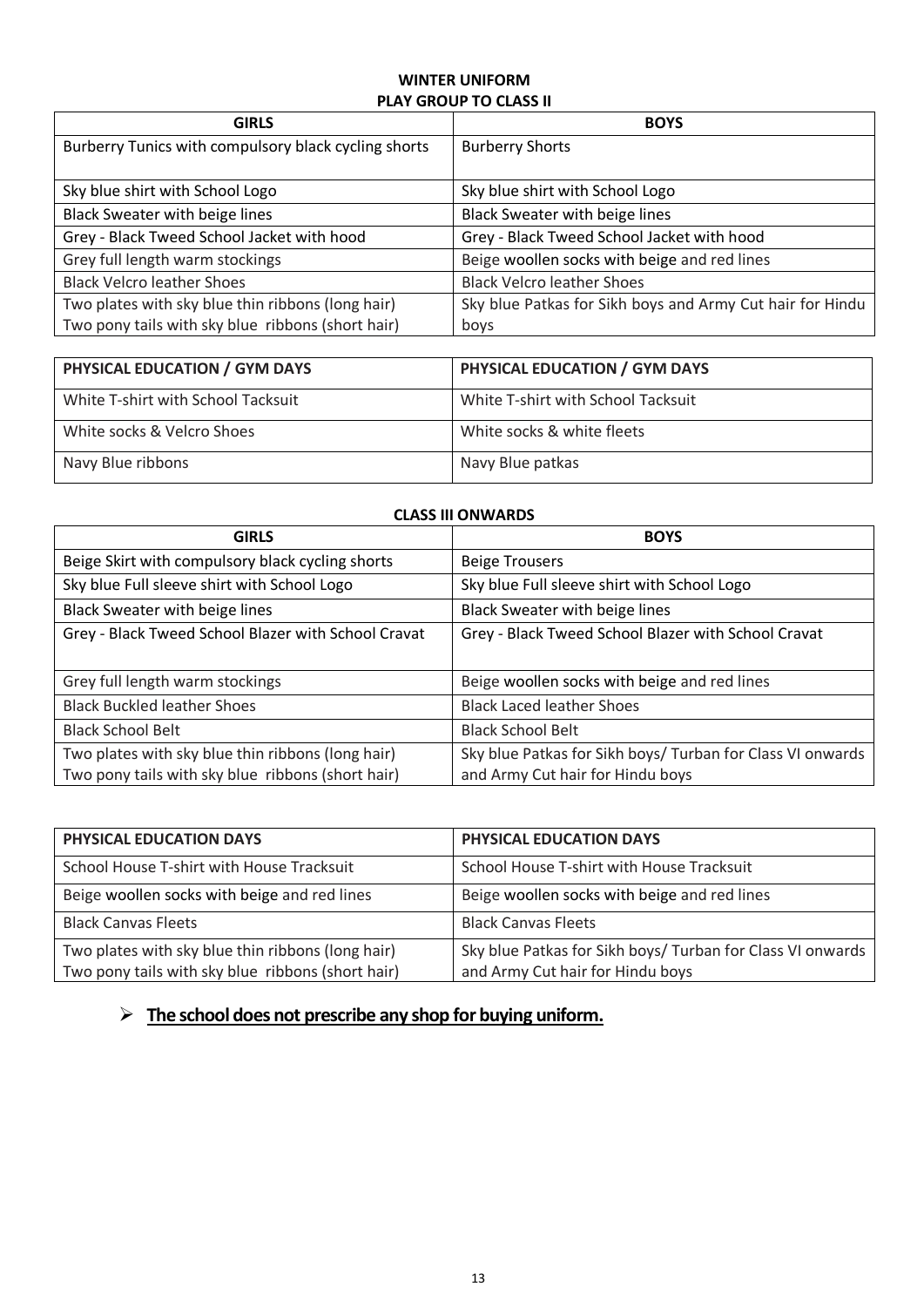

The Half Yearly Examination scheduled to be held in September will be based on the syllabus covered in Term-I. The Term II examination scheduled to be held in March will be based on the syllabus for second semester + 10%, 20%, 30% (for class 6, 7, 8 respectively) of syllabus from Term I will be included, for all subjects.

- The prescribed lessons in all subjects should be studied thoroughly.
- The question papers in all subjects will be based on the C.B.S.E pattern.
- 20% marks are assigned to students on the basis of their performance in PA, on average basis, including projects and assignments.
- Promotions shall be decided on the cumulative record of complete academic year.
- Grades will be awarded for General Knowledge, Physical Education, Art & Craft, Moral Science and Computer.
- No request should be made to conduct a PA before or after the scheduled day. Such requests **SHALL NOT** be entertained.
- Parents are strictly advised not to send their ward only for the test in case of emergency/ illness. If absence is genuine, the child will be given benefit and average marks will be given for PA. Either child has to attend the full day or get the leave sanctioned. **NO SHORT ATTENDANCE OR HALF DAY LEAVES ARE ALLOWED** even during PA days.
- In case a student is found cheating/ copying in any examination, the paper will be cancelled.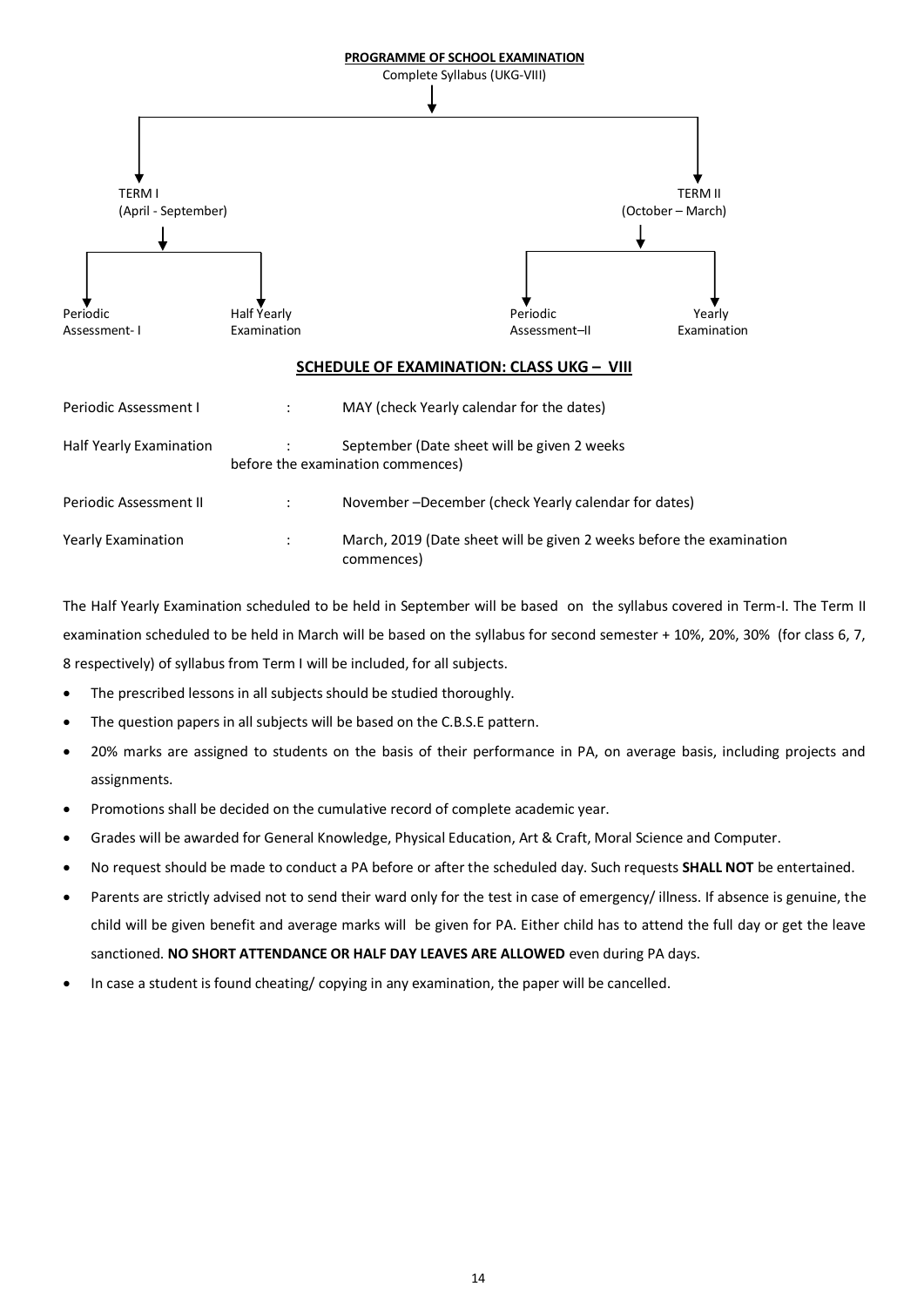| <b>ASSESSMENT PLAN</b><br>$(PG - LKG)$ |                                                |              |  |  |  |
|----------------------------------------|------------------------------------------------|--------------|--|--|--|
| Assessment                             | <b>Plan of Assessment</b>                      |              |  |  |  |
| Periodic Assessment (PA1 & PA2)        | <b>Internal Grading</b>                        |              |  |  |  |
| Half Yearly & Yearly Assessment        | <b>Worksheet Based Assessment</b><br>(Grading) |              |  |  |  |
|                                        |                                                |              |  |  |  |
| <b>ASSESSMENT PLAN</b><br>(UKG)        |                                                |              |  |  |  |
| <b>TERM-I</b>                          |                                                |              |  |  |  |
| <b>Assessment</b>                      | <b>Plan of Assessment</b>                      |              |  |  |  |
| Periodic Assessment 1 (PA1)            | <b>Internal Grading</b>                        |              |  |  |  |
| Half Yearly Examination                | <b>Worksheet Based Assessment</b><br>(Grading) |              |  |  |  |
| <b>TERM - II</b>                       |                                                |              |  |  |  |
| <b>Assessment</b>                      | <b>Plan of Assessment</b>                      | <b>Marks</b> |  |  |  |
| Periodic Assessment 2 (PA2)            | <b>Internal Grading</b>                        |              |  |  |  |
|                                        | <b>Written Examination</b>                     | 60           |  |  |  |
| <b>Yearly Examination</b>              | Oral                                           | 20           |  |  |  |
|                                        | Subject Enrichment                             | 10           |  |  |  |
|                                        | <b>Notebook Submission</b>                     | 10           |  |  |  |
| <b>Total</b>                           |                                                |              |  |  |  |

## **PLAY GROUP**

The children are assessed on the basis of everyday learning and orals.

## **ENGLISH & MATHEMATICS**

#### **NURSERY & LKG**

**UKG**

- The children are assessed at the end of the session and given grades.
- Teaching all through the year is based on the Montessori System.
- The focus is on practical activities and orals phonic sounds of the alphabets are taught.
- Please follow the curriculum given at the beginning of the session.
- EVS and GK are done orally & worksheets based.

#### **ENGLISH, MATHEMATICS & HINDI**

- Parents must follow the school's pattern and teaching is done by sounds.
- Parents should not teach the child as per their own educational experience.
- Understanding and speech is more important that merely being able to write.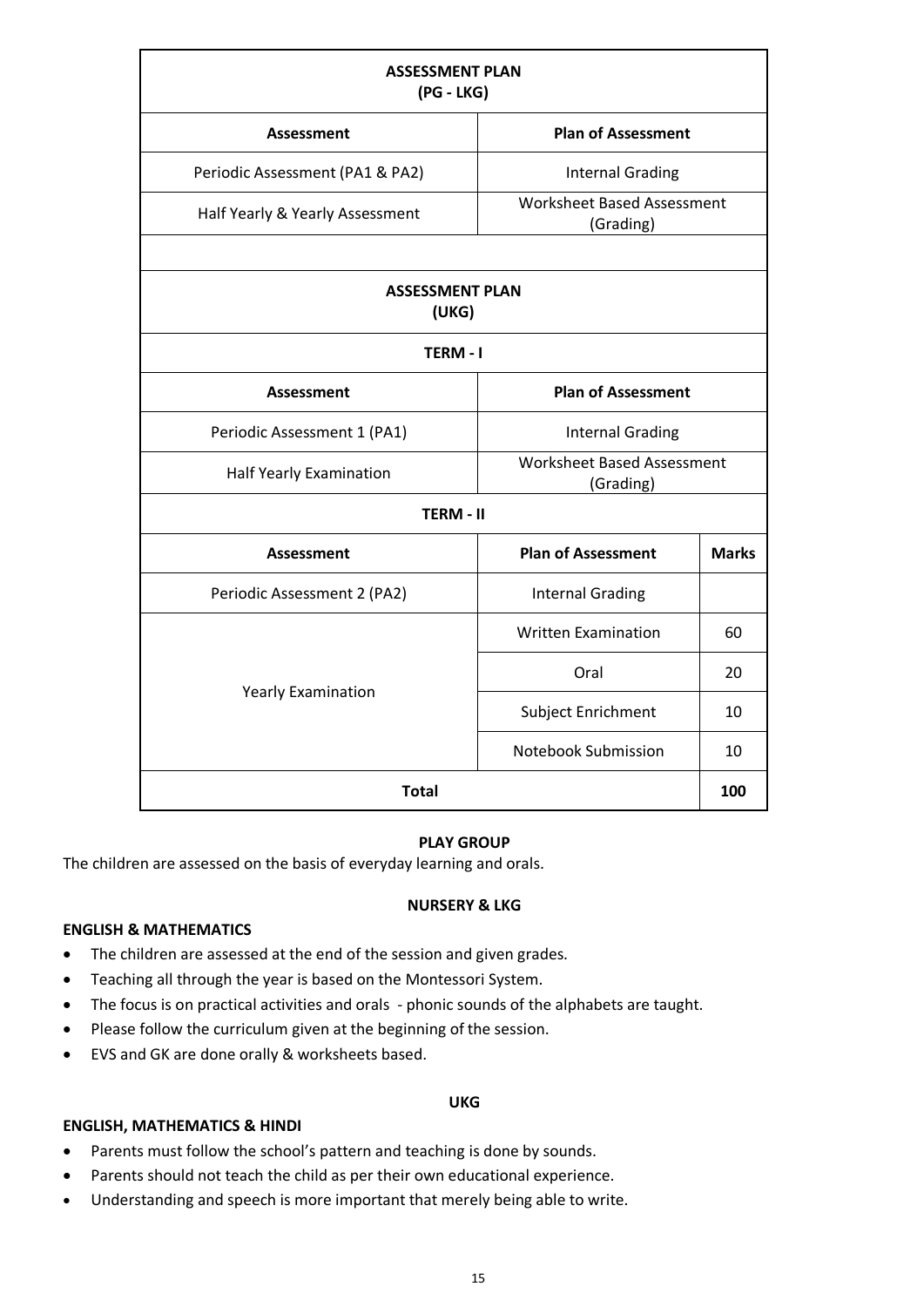| <b>ASSESSMENT PLAN</b><br><b>Classes: I to VIII</b> |                                                       |              |               |                                                                                                                                                                                                                                                                  |  |  |  |  |
|-----------------------------------------------------|-------------------------------------------------------|--------------|---------------|------------------------------------------------------------------------------------------------------------------------------------------------------------------------------------------------------------------------------------------------------------------|--|--|--|--|
| TERM-1                                              |                                                       |              |               |                                                                                                                                                                                                                                                                  |  |  |  |  |
| Assessment                                          | <b>Plan of Assessment</b>                             | <b>Marks</b> | Weight age    | Remarks(Syllabus)                                                                                                                                                                                                                                                |  |  |  |  |
| <b>Periodic Assessment 1</b><br>(PA1)               | <b>Written Examination</b>                            | 40           | 10            | Syllabus as per work plan                                                                                                                                                                                                                                        |  |  |  |  |
|                                                     | a) Notebook Submission                                | 5            | 5             | Criteria of Notebook Assessment:<br>Completion of C.W/H.W<br>$\bullet$<br>Pasting of Worksheets<br>$\bullet$<br>Maintenance of Notebooks.<br>$\bullet$                                                                                                           |  |  |  |  |
|                                                     | Subject<br>Enrichment<br>b)<br>Activity<br>Submission | 5            | 5             | $\bullet$<br>Subject Enrichment Activities to be done in<br>Project Notebooks.<br>To be evaluated at the end of Term 1.                                                                                                                                          |  |  |  |  |
| Half-Yearly                                         | <b>Written Examination</b>                            |              | $75+5=80$     | Syllabus of First Term as per Work Plan                                                                                                                                                                                                                          |  |  |  |  |
| <b>Examination</b>                                  | Oral/reading/viva<br><b>Total</b>                     |              | 100           |                                                                                                                                                                                                                                                                  |  |  |  |  |
|                                                     |                                                       | TERM-2       |               |                                                                                                                                                                                                                                                                  |  |  |  |  |
| <b>Periodic Assessment 2</b><br>(PA2)               | Written Examination                                   | 40           | 10            | Syllabus as per work plan                                                                                                                                                                                                                                        |  |  |  |  |
|                                                     | a) Notebook Submission                                | 5            | 5             | Criteria of Notebook Assessment:<br>Completion of C.W/H.W<br>$\bullet$<br>Pasting of Worksheets<br>$\bullet$<br>Maintenance of Notebooks.<br>$\bullet$                                                                                                           |  |  |  |  |
|                                                     | b) Subject<br>Enrichment Activity<br>Submission       | 5            | 5             | Subject Enrichment Activities to be done in<br>$\bullet$<br>Project Notebooks.<br>To be evaluated at the end of Term 2.                                                                                                                                          |  |  |  |  |
| <b>Yearly Examination</b>                           | <b>Written Examination</b><br>Oral/reading/viva       |              | $75 + 5 = 80$ | Class I-V : Syllabus as per Work Plan<br>Class VI: 10 % of $1^{st}$ term + entire syllabus of $2^{nd}$ term<br><b>Class VII:</b> 20 % of $1^{st}$ term + syllabus of $2^{nd}$ term<br><b>Class VIII:</b> 30% of $1^{st}$ term + entire syllabus of $2^{nd}$ term |  |  |  |  |
|                                                     | <b>Total</b>                                          |              | 100           |                                                                                                                                                                                                                                                                  |  |  |  |  |

## **GRADE IX & X ASSESSMENT PLAN WILL BE SHARED FROM TIME TO TIME AS PER CBSE GUIDELINES**